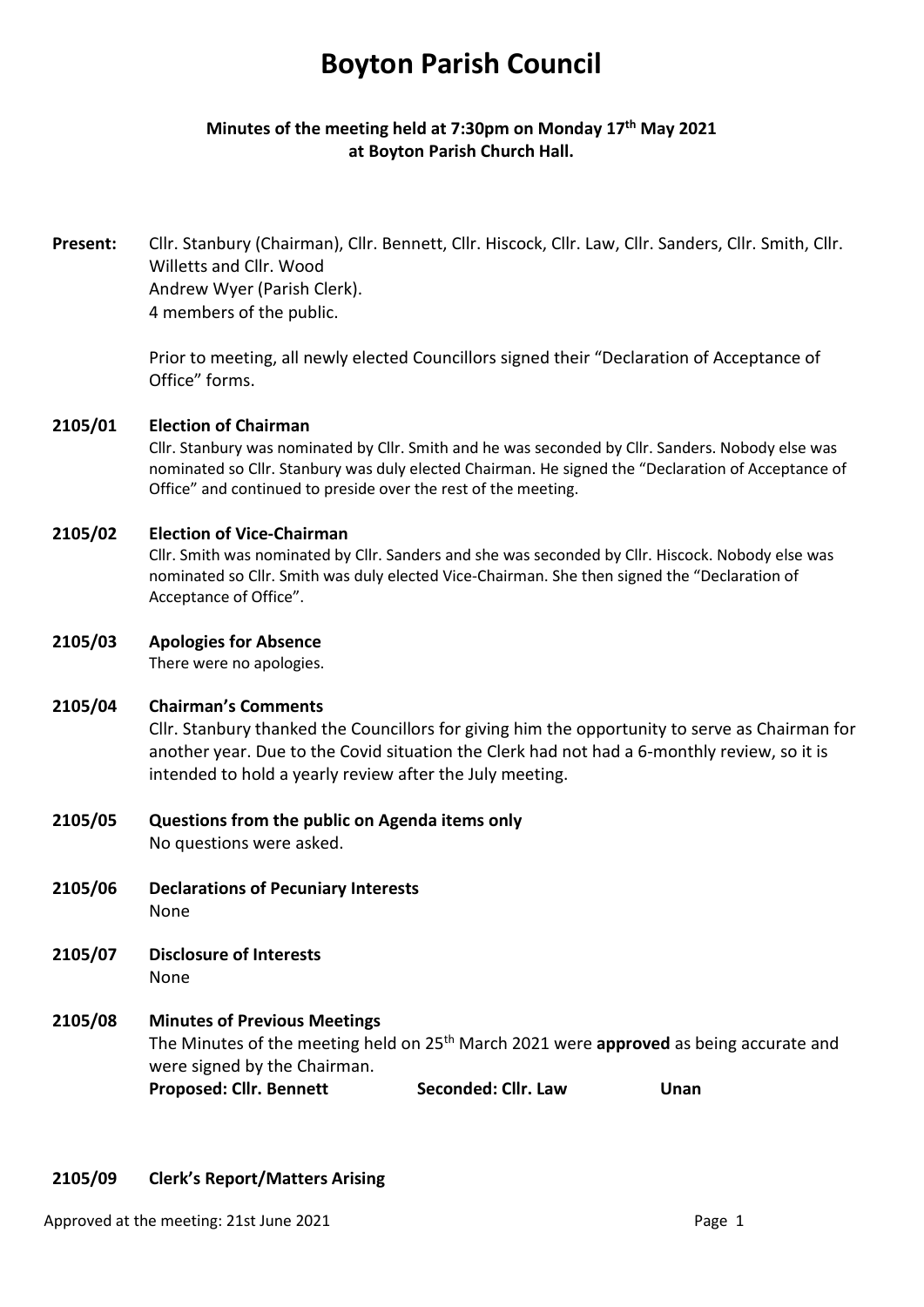# **Actions from last Meeting:**

Speed Activated Sign – a  $2^{nd}$  unit has recently been bought for use in the Launceston area, which includes Boyton. Oliver Jones suggests assessing the effect of this sign on the speed of traffic in the village before buying one.

Road drainage – one section has been referred to SWW as the road is very wet despite there being no rain for several days before the site inspection. The drains on Tala Hill are also going to be jetted. (Cllr. Smith to try and get photos of any ongoing issues at both sites.)

#### **Ongoing issues**

School Lights – There has been partial success with the lights nearest the school now working but the ones near the start of the 30mph limit still not working.

Enforcement action – No update, but non expected during investigation works.

Bank Account access – still no progress – in person visit by signatories and Clerk to be arranged asap.

## **Further information to share with Councillors.**

AGAR – The Council had received the AGAR paperwork and the Clerk had made initial contact with the Internal Auditor (no reply)

A previous planning applicant had contacted the Chairman to thank the Council for the time it had spent considering their planning application.

## **2105/10 Planning**

**10.1** There were no applications to discuss.

**10.2** The approval of PA21/01327, LBC for new entrances and more at Beardon Barton, Boyton was **noted**.

The approval of PA21/02124, proposed roof over a livestock gathering area at Land East of Hanley Park, Boyton was **noted**.

The approval of PA21/01205, construction of a new field entrance at Land South of The Old House, Boyton was **noted**.

The approval of PA21/02085, outline permission for a dormer bungalow at Land between Barnfield and Sutton Cottage, Boyton was **noted**.

**10.3** There were no other planning matters to note.

## **2105/11 Finance**

The payment list (including two late invoices) had been circulated to Councillors prior to the meeting. The following payments were **approved** for payment.

| <b>Proposed: Cllr. Bennett</b> | Seconded: Cllr. Smith | Unan |
|--------------------------------|-----------------------|------|
|                                |                       |      |

| Payee            | <b>Details</b>     | Reference | <b>Amount</b> |
|------------------|--------------------|-----------|---------------|
| Mr. A Wyer       | Salary (April-May) | 000822    | £479.76       |
| <b>HMRC</b>      | PAYE (April-May)   | 000823    | £119.80       |
| <b>CALC</b>      | Membership         | 000824    | £271.35       |
| Zurich Insurance | Insurance          | 000825    | £218.96       |
| ICO              | Annual Fee         | 000826    | £40.00        |

Cheque number 000814 (dated 03/08/2020) could not be signed by two signatories and is now too old to present. As two signatories are now available cheque number 000827 will be used for this payment and 000814 will be retained for our records.

## **2105/12 Council Representatives**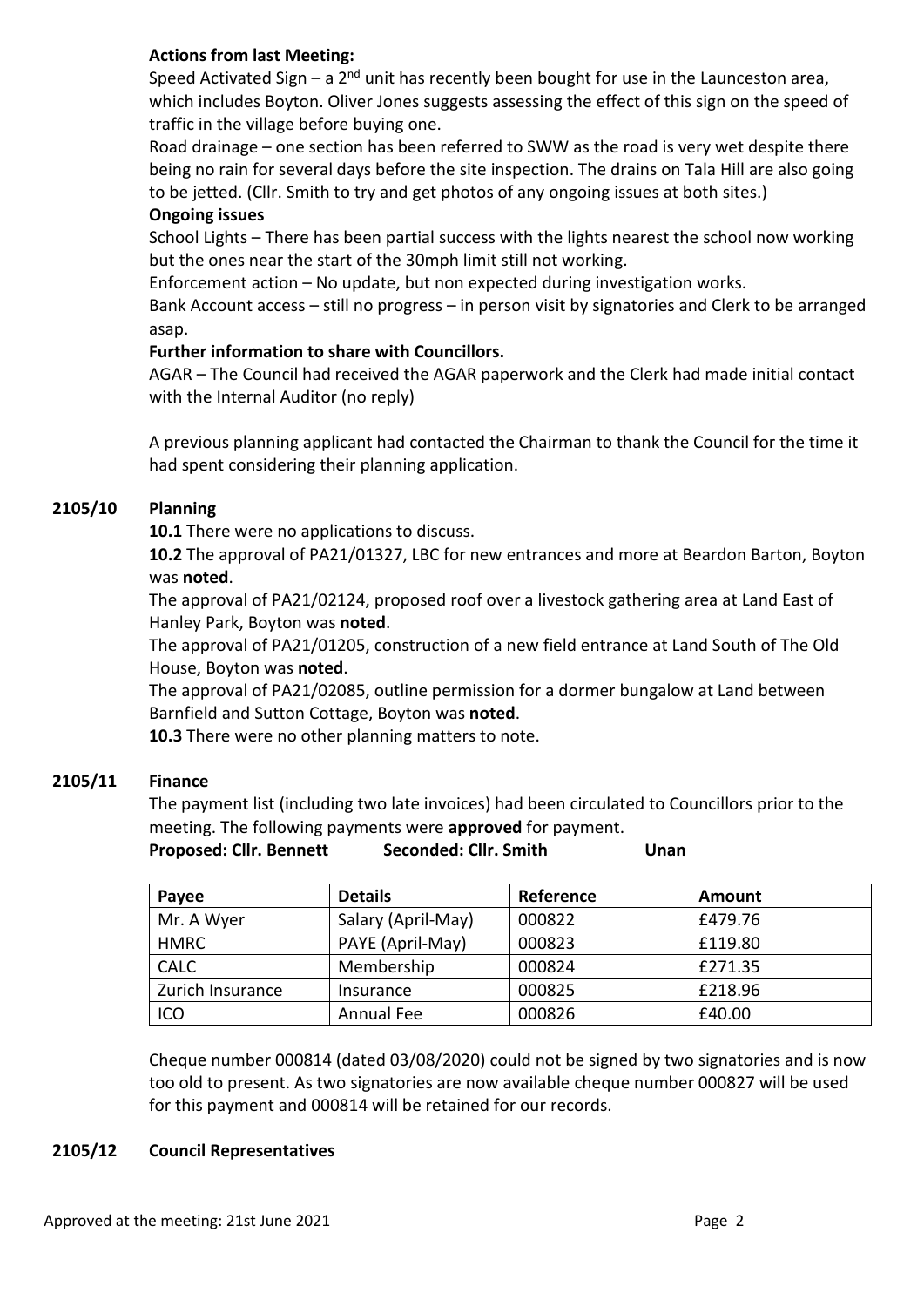Cllr. Willetts is currently Chairman of the Solar & Wind Farm Fund and was happy to continue as a Council representative. Cllr. Hiscock was willing to represent the Council and as there were no other nominations, it was **agreed** that these two Councillors will represent the Council. The S&WF Fund was requested as an agenda item at the July Council meeting.

## **2105/13 Council Policies**

The Clerk reported that most Council policies need updating. He proposed updating the Financial Regulations for approval at the next meeting and then to update the others over the next six months. Council **agreed** to this proposal.

# **2105/14 Planter and Grass Cutting**

Cllr. Willetts provided photographs showing areas of grass – some which had been mown but where the edges had not been strimmed. Cllr. Stanbury **agreed** to meet with the contractor to discuss this and the footpath work that would be needed.

## **2105/15 Graffiti in the bus shelter**

Cllr. Willetts provided photographs showing some of the drawings that had appeared within the bus shelter. Several Councillors offered to paint over the drawings in their own time, using their own materials. It was **agreed** that this would be done as soon as possible.

## **2105/16 Speeding traffic in the village**

Cllr. Hiscock reported that he believed that there is money available in the Camera Safety Partnership scheme, which could be used to purchase speed cameras. He **agreed** to investigate and to report back to Council.

The pole for the vehicle activated sign still needs to be repositioned.

It was **requested** that this item be an agenda item on the next meeting Agenda.

## **2105/17 Calendar of Meetings**

It was **agreed** that the current arrangement of holding meetings on a Monday night, as and when required would continue.

## **2105/18 Correspondence**

The correspondence list had been circulated ahead of the meeting and the correspondence was **noted**. Going forward, the Clerk will aim to send out a summary of correspondence every fortnight.

## **2105/19 Member's Announcements**

The issue of the dog bin outside the Chapel was raised. Various other locations for it were discussed with no consensus being reached.

Thanks were expressed to the "Spice of Life" avenging angels' group for conducting a litter pick recently.

Could an additional "Beacon Park" sign be installed as the location of the current one does not make it clear which properties are within Beacon Park.

Should Boyton consider a Neighbourhood Plan? (reconsider in some months time)

## **2105/20 Public Participation**

It was suggested that the dog bin by the Chapel just be removed (rather than re-located) as two bins would be enough.

With respect to "PA21/01205, construction of a new field entrance at Land South of The Old House, Boyton", the Parish Council had expressed the wish that the old entrance should be planted to effectively replace the hedge lost creating the new entrance. – If this is not a